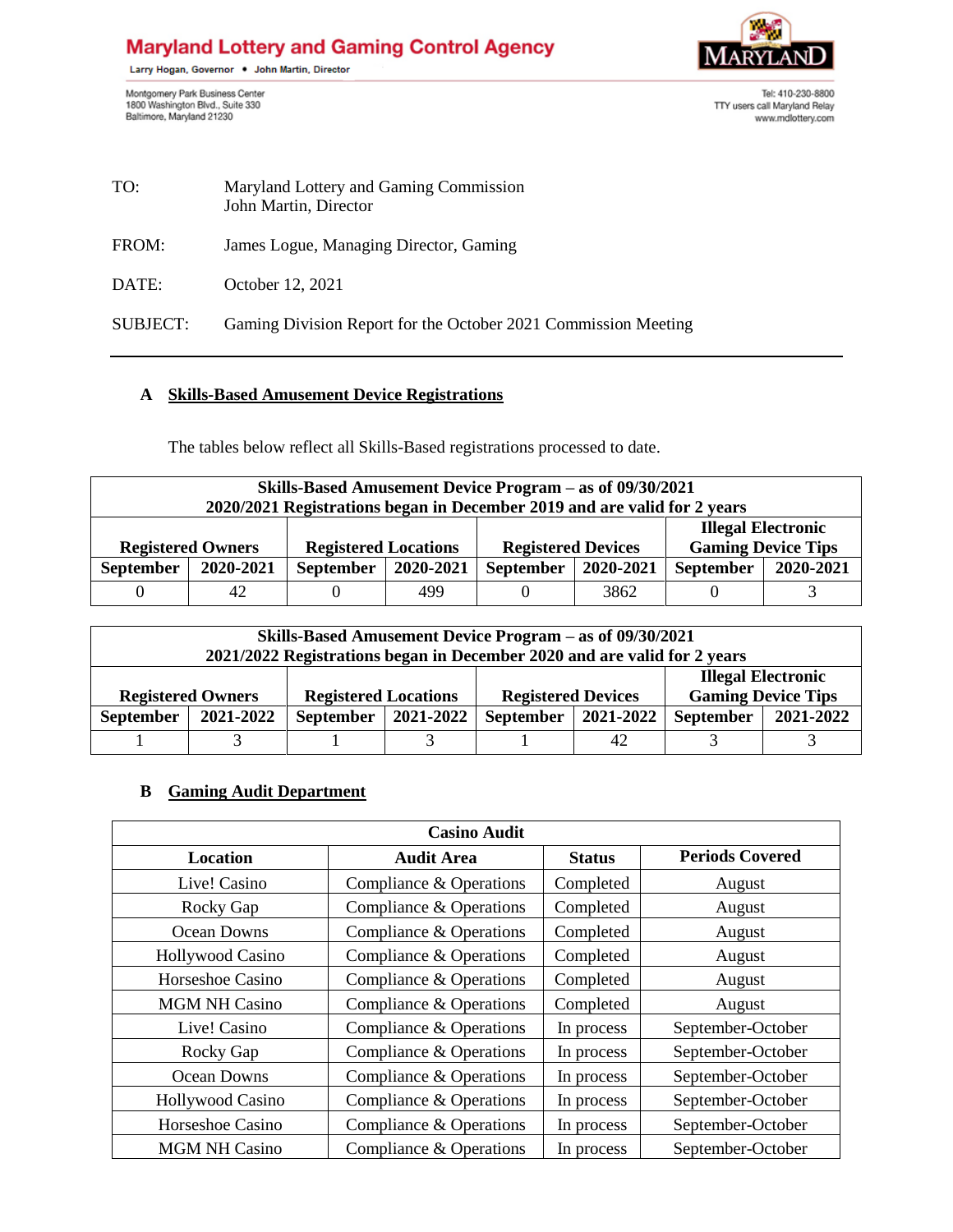| <b>Instant Bingo Hall</b><br><b>Locations</b> | <b>F/S Year End</b> | <b>F/S Due Dates</b> | <b>F/S Submitted</b> | 2021 Audit<br><b>Status</b> |  |
|-----------------------------------------------|---------------------|----------------------|----------------------|-----------------------------|--|
|                                               |                     |                      |                      |                             |  |
| Rod 'N' Reel                                  | December 31, 2020   | April 30, 2021       | May 11, 2021         | October 2021                |  |
|                                               |                     |                      |                      |                             |  |
| <b>Bingo World</b>                            | December 31, 2020   | April 30, 2021       | April 9, 2021        | October 2021                |  |
|                                               |                     |                      |                      |                             |  |
| Traders                                       | December 31, 2020   | April 30, 2021       | June 2, 2021         | October 2021                |  |
| Abners Crab House &                           |                     |                      |                      |                             |  |
| Restaurant                                    | December 31, 2020   | April 30, 2021       | May 3, 2021          | October 2021                |  |
|                                               |                     |                      |                      |                             |  |
| Delta Bingo - Laurel                          | March 31, 2021      | July 31, 2021        | July 7, 2021         | October 2021                |  |
| Delta Bingo -                                 |                     |                      |                      |                             |  |
| Waysons                                       | March 31, 2021      | July 31, 2021        | July 7, 2021         | October 2021                |  |
| <b>American Legion Post</b>                   |                     |                      |                      |                             |  |
| #206                                          | December 31, 2020   | N/A                  | N/A                  | October 2021                |  |
| American Legion Post                          |                     |                      |                      |                             |  |
| #7                                            | December 31, 2020   | N/A                  | N/A                  | October 2021                |  |
|                                               |                     |                      |                      |                             |  |
| Laurel Elks #2283                             | March 31, 2021      | N/A                  | N/A                  | October 2021                |  |
|                                               |                     |                      |                      |                             |  |
| Annapolis Elks (#622)                         | March 31, 2021      | N/A                  | N/A                  | October 2021                |  |
| Annapolis Moose                               |                     |                      |                      |                             |  |
| $(\#296)$                                     | April 30, 2021      | N/A                  | N/A                  | October 2021                |  |
| Mayo American                                 |                     |                      |                      |                             |  |
| Legion $#226$                                 | June 30, 2021       | N/A                  | N/A                  | October 2021                |  |
| Severna Park                                  |                     |                      |                      |                             |  |
| American Legion                               |                     |                      |                      |                             |  |
| $(\#175)$                                     | June 30, 2021       | N/A                  | N/A                  | October 2021                |  |

- 1) Staffing.
	- a. The audit department is currently at full staffing levels.
- 2) Next Audit Committee meeting scheduled for December 16, 2021, immediately following the monthly Commission meeting.
- 3) Standard Table Game Rules a. Midi Baccarat – Allows for the floorperson to cut the cards.

# **C Electronic Gaming Device Operations**

|                        | Hollywood | Ocean<br><b>Downs</b> | Live! | <b>Rocky</b><br>Gap | <b>Horseshoe</b> | MGM-<br><b>NH</b> | <b>Bingo</b><br><b>Halls</b> |
|------------------------|-----------|-----------------------|-------|---------------------|------------------|-------------------|------------------------------|
| <b>VLT</b> Installs    |           |                       | 45    |                     |                  | 24                |                              |
| <b>VLT</b> Removals    |           |                       | 32    | 30                  |                  | 26                |                              |
| <b>Floor Moves</b>     |           |                       | 38    | 10                  |                  | 10                |                              |
| <b>Game Changes</b>    |           |                       |       |                     |                  |                   |                              |
| <b>Change Requests</b> |           |                       |       |                     |                  |                   |                              |